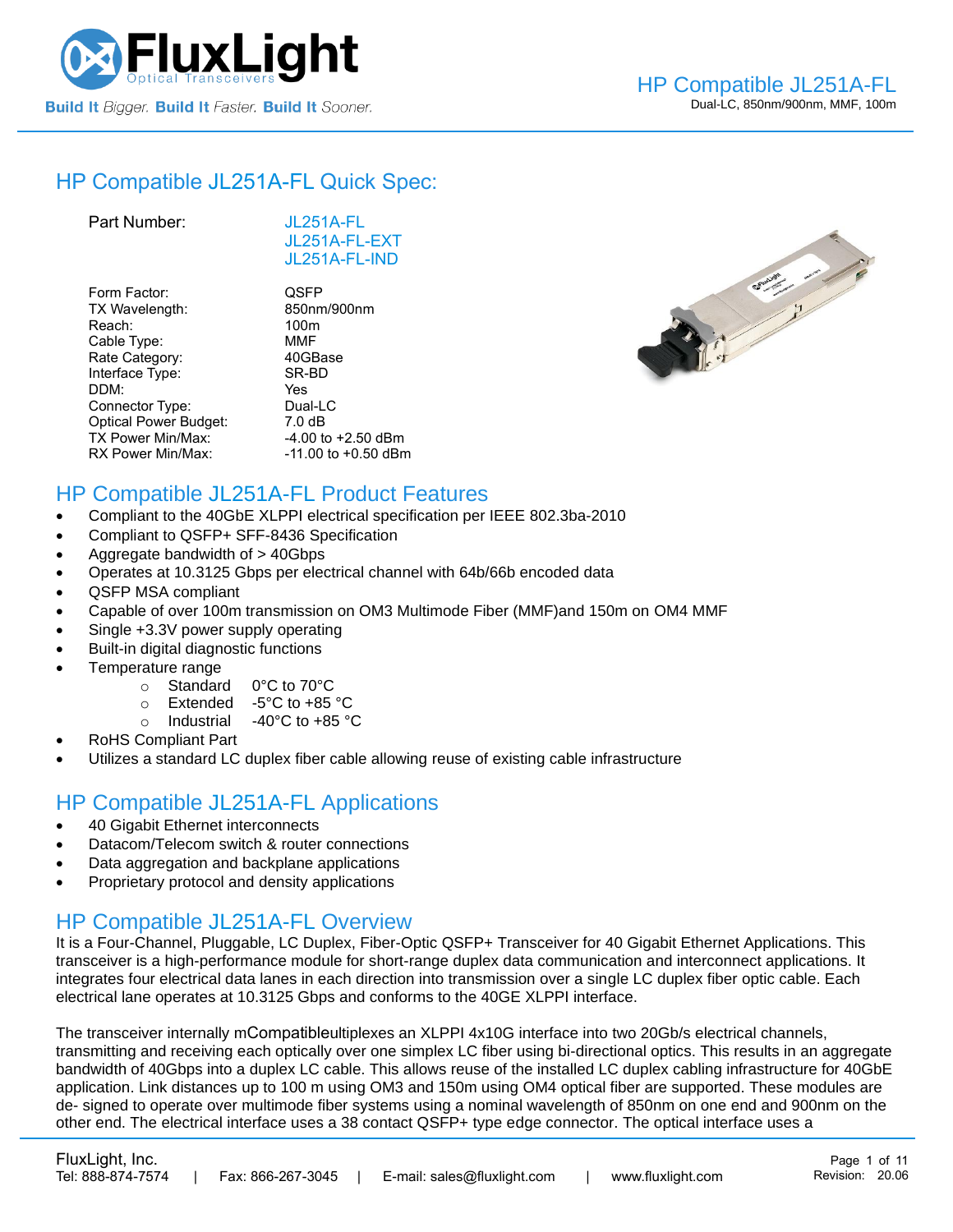

#### conventional LC duplex connector.



Transceiver Block Diagram

## Absolute Maximum Ratings

| <b>Parameter</b>           | <b>Symbol</b> | <b>Min</b> | <b>Max</b> | <b>Unit</b> |
|----------------------------|---------------|------------|------------|-------------|
| <b>Storage Temperature</b> | Ts            | $-40$      | $+85$      | °C          |
| Supply Voltage             | $V_{ccT, R}$  | $-0.5$     | 4          |             |
| <b>Relative Humidity</b>   | RН            |            | 85         | %           |

## Recommended Operating Conditions

| <b>Parameter</b>                      | <b>Symbol</b>   | <b>Min</b> | Typ | <b>Max</b> | <b>Unit</b> |
|---------------------------------------|-----------------|------------|-----|------------|-------------|
| <b>Operating Case Temp (Standard)</b> | Тc              | 0          |     | $+70$      | °C          |
| Operating Case Temp (Standard)        | Тc              | -40        |     | $+85$      | °C          |
| Power Supply voltage                  | $V_{\rm ccT,R}$ | 3.135      | 3.3 | 3.47       |             |
| <b>Supply Current</b>                 | lcc             |            |     | 1000       | mA          |
| Power dissipation                     | PD.             |            |     | 3.5        | W           |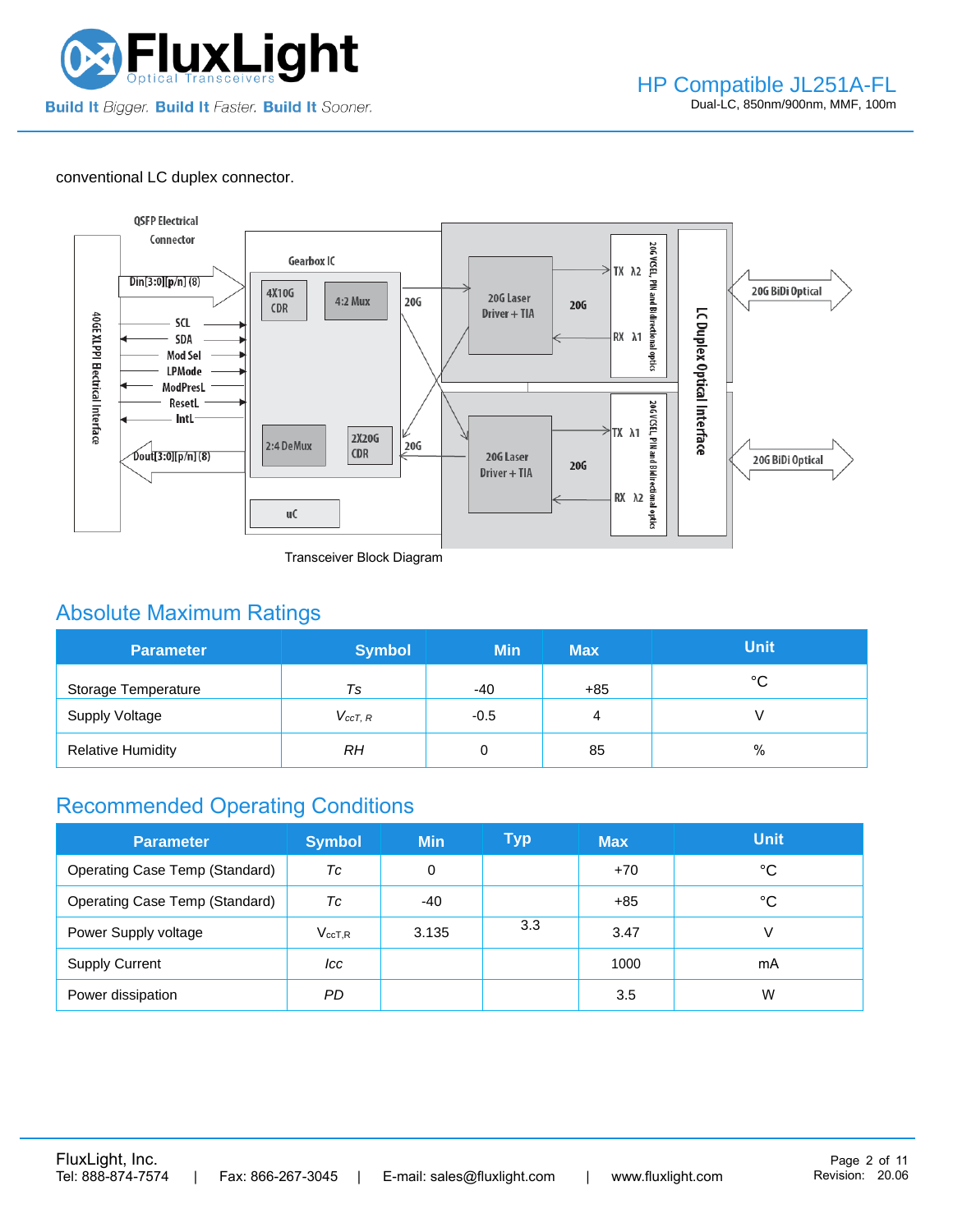

#### Electrical Characteristics **(TOP = 0 to 70 °C, VCC = 3.13 to 3.47 Volts**

| (1 OP = 0 to 70 U, VUU = 3.13 to 3.47 VOItS<br><b>Parameter</b> | <b>Symbol</b> | <b>Min</b> | <b>Typ</b> | <b>Max</b>     | <b>Unit</b> | <b>Note</b>  |  |
|-----------------------------------------------------------------|---------------|------------|------------|----------------|-------------|--------------|--|
| Data Rate per Channel                                           |               | ä,         | 10.3125    | 11.2           | Gbps        |              |  |
| <b>Power Consumption</b>                                        |               | ÷          | 2.5        | 3.5            | W           |              |  |
| <b>Supply Current</b>                                           | Icc           |            | 0.75       | 1.0            | A           |              |  |
| Control I/O Voltage-High                                        | <b>VIH</b>    | 2.0        |            | Vcc            | $\vee$      |              |  |
| Control I/O Voltage-Low                                         | <b>VIL</b>    | 0          |            | 0.7            | $\vee$      |              |  |
| Inter-Channel Skew                                              | <b>TSK</b>    |            |            | 150            | Ps          |              |  |
| <b>RESETL Duration</b>                                          |               |            | 10         |                | Us          |              |  |
| <b>RESETL De-assert time</b>                                    |               |            |            | 100            | ms          |              |  |
| Power On Time                                                   |               |            |            | 100            | ms          |              |  |
| <b>Transmitter</b>                                              |               |            |            |                |             |              |  |
| Single Ended Output Voltage Tolerance                           |               | 0.3        |            | $\overline{4}$ | $\vee$      | 1            |  |
| Common mode Voltage Tolerance                                   |               | 15         |            |                | mV          |              |  |
| <b>Transmit Input Diff Voltage</b>                              | VI            | 120        |            | 1200           | mV          |              |  |
| Transmit Input Diff Impedance                                   | ZIN           | 80         | 100        | 120            |             |              |  |
| Data Dependent Input Jitter                                     | <b>DDJ</b>    |            |            | 0.1            | UI          |              |  |
| Data Input Total Jitter                                         | <b>TJ</b>     |            |            | 0.28           | UI          |              |  |
| <b>Receiver</b>                                                 |               |            |            |                |             |              |  |
| Single Ended Output Voltage Tolerance                           |               | 0.3        |            | $\overline{4}$ | $\vee$      |              |  |
| Rx Output Diff Voltage                                          | Vo            |            | 600        | 800            | mV          |              |  |
| Rx Output Rise and Fall Voltage                                 | Tr/Tf         |            |            | 35             | ps          | $\mathbf{1}$ |  |
| <b>Total Jitter</b>                                             | <b>TJ</b>     |            |            | 0.7            | UI          |              |  |
| Deterministic Jitter                                            | <b>DJ</b>     |            |            | 0.42           | UI          |              |  |

Note:

1.  $20~80\%$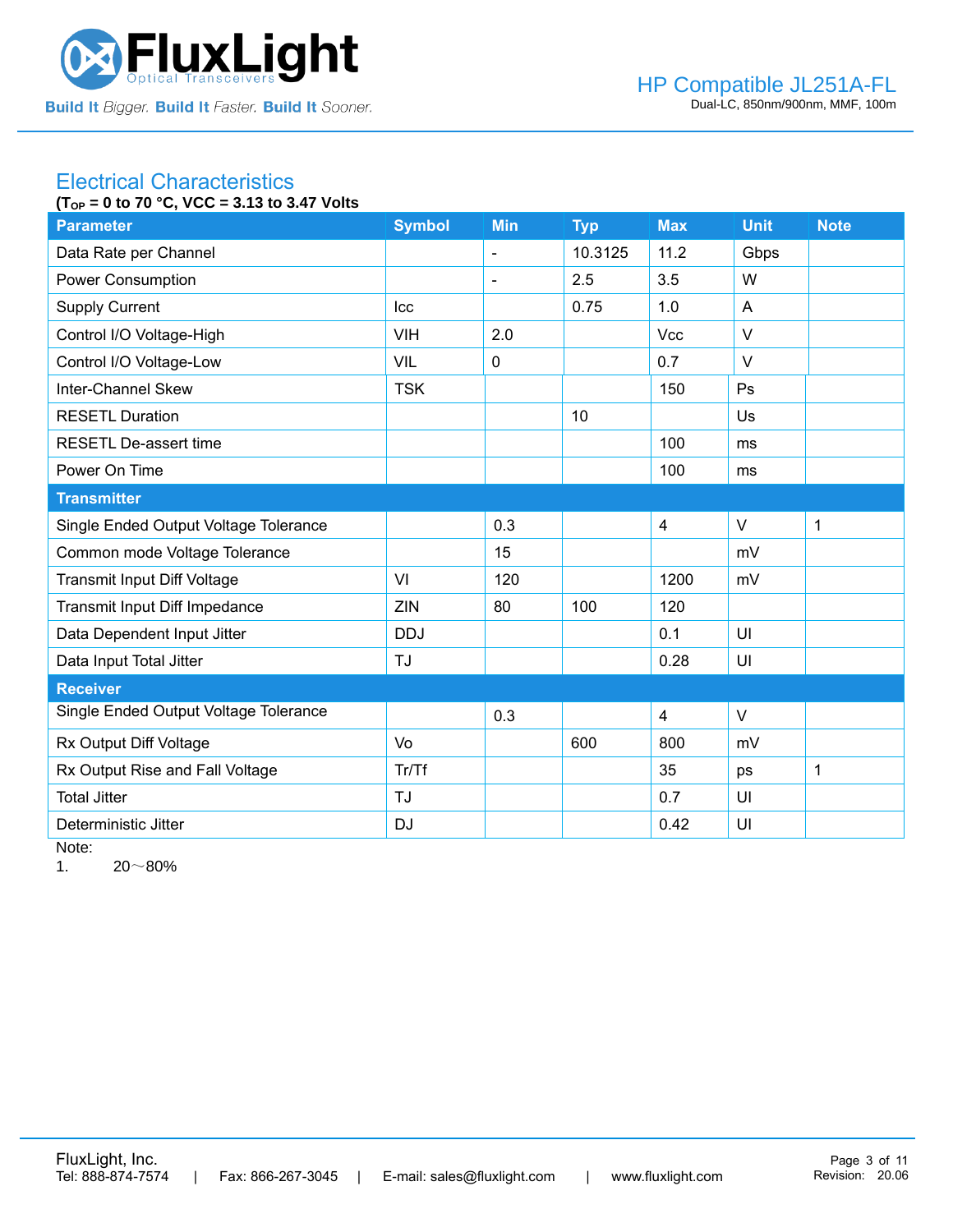

## Optical Parameters

#### **(TOP = 0 to 70** °**C, VCC = 3.0 to 3.6 Volts)**

| <b>Parameter</b>                     | <b>Symbol</b>    | <b>Min</b> | <b>Typ</b> | <b>Max</b> | <b>Unit</b> | Ref. |  |  |  |
|--------------------------------------|------------------|------------|------------|------------|-------------|------|--|--|--|
| <b>Transmitter</b>                   |                  |            |            |            |             |      |  |  |  |
| <b>Optical Wavelength CH1</b>        | λ                | 832        | 850        | 868        | nm          |      |  |  |  |
| <b>Optical Wavelength CH2</b>        | $\lambda$        | 882        | 900        | 918        | nm          |      |  |  |  |
| <b>RMS Spectral Width</b>            | Pm               |            | 0.5        | 0.65       | nm          |      |  |  |  |
| Average Optical Power per Channel    | Pavg             | $-4$       | $-2.5$     | $+5.0$     | dBm         |      |  |  |  |
| Laser Off Power Per Channel          | Poff             |            |            | $-30$      | dBm         |      |  |  |  |
| <b>Optical Extinction Ratio</b>      | ER               | 3.5        |            |            | dB          |      |  |  |  |
| <b>Relative Intensity Noise</b>      | Rin              |            |            | $-128$     | dB/HZ       | 1    |  |  |  |
| <b>Optical Return Loss Tolerance</b> |                  |            |            | 12         | dB          |      |  |  |  |
| <b>Receiver</b>                      |                  |            |            |            |             |      |  |  |  |
| <b>Optical Center Wavelength CH1</b> | $\lambda$        | 882        | 900        | 918        | nm          |      |  |  |  |
| Optical Center Wavelength CH2        | λ                | 832        | 850        | 868        | nm          |      |  |  |  |
| Receiver Sensitivity per Channel     | R                |            | $-11$      |            | dBm         |      |  |  |  |
| Maximum Input Power                  | $P_{MAX}$        | $+0.5$     |            |            | dBm         |      |  |  |  |
| <b>Receiver Reflectance</b>          | <b>Rrx</b>       |            |            | $-12$      | dB          |      |  |  |  |
| <b>LOS De-Assert</b>                 | LOS <sub>D</sub> |            |            | $-14$      | dBm         |      |  |  |  |
| <b>LOS Assert</b>                    | <b>LOSA</b>      | $-30$      |            |            | dBm         |      |  |  |  |
| <b>LOS Hysteresis</b>                | LOS <sub>H</sub> | 0.5        |            |            | dB          |      |  |  |  |

Note

1. 12dB Reflection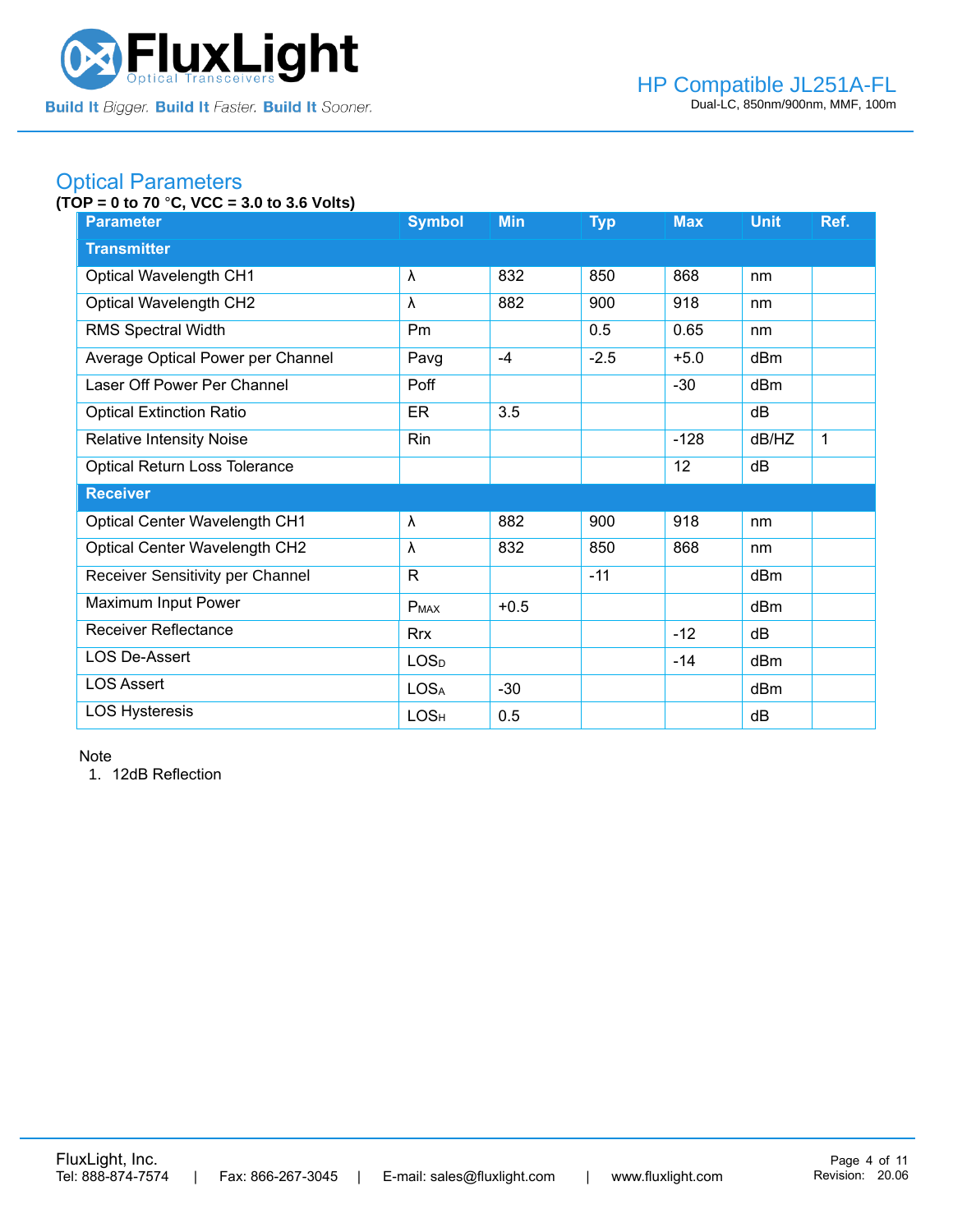

### Digitial Diagnostics Function

Digital diagnostics monitoring function is available on all QSFP+ SRBD. A 2-wire serial interface provides user to contact with module. The structure of the memory is shown in flowing. The memory space is arranged into a lower, single page, address space of 128 bytes and multiple upper address space pages. This structure permits timely access to addresses in the lower page, such as Interrupt Flags and Monitors. Less time critical time entries, such as serial ID information and threshold settings, are available with the Page Select function. The interface address used is A0xh and is mainly used for time critical data like interrupt handling in order to enable a one-time-read for all data related to an interrupt situation. After an interrupt, IntL, has been asserted, the host can read out the flag field to determine the affected channel and type of flag.

| <b>Byte Address</b> | <b>Description</b>                 | <b>Type</b> |
|---------------------|------------------------------------|-------------|
| 0                   | Identifier (1 Byte)                | Read Only   |
| $1 - 2$             | Status (2 Bytes)                   | Read Only   |
| $3 - 21$            | Interrupt Flags (31 bytes)         | Read Only   |
| 22-23               | Module Monitors (12 Bytes)         | Read Only   |
| 34-81               | Channel Monitors (48 bytes)        | Read Only   |
| 82-85               | Reserved (4 Bytes)                 | Read Only   |
| 86-97               | Control (12 Bytes)                 | Read/Write  |
| 98-99               | Reserved (2 Bytes)                 | Read/Write  |
| 100-106             | Module and Channel Masks (7 bytes) | Read/Write  |
| 107-118             | Reserved (12 Bytes)                | Read/Write  |
| 119-122             | Reserved (4 bytes)                 | Read/Write  |
| 123-126             | Reserved (4 bytes)                 | Read/Write  |
| 127                 | Page Select Byte                   | Read/Write  |
| 128-175             | Module Thresholds (48 bytes)       | Read Only   |
| 176-223             | Reserved (48 Bytes)                | Read Only   |
| 224-225             | Reserved (2 bytes)                 | Read Only   |
| 226-239             | Reserved (14 bytes)                | Read/Write  |
| 240-241             | Channel controls (2 Bytes)         | Read/Write  |
| 242-253             | Reserved (12 Bytes)                | Read/Write  |
| 254-256             | Reserved (2 bytes)                 | Read/Write  |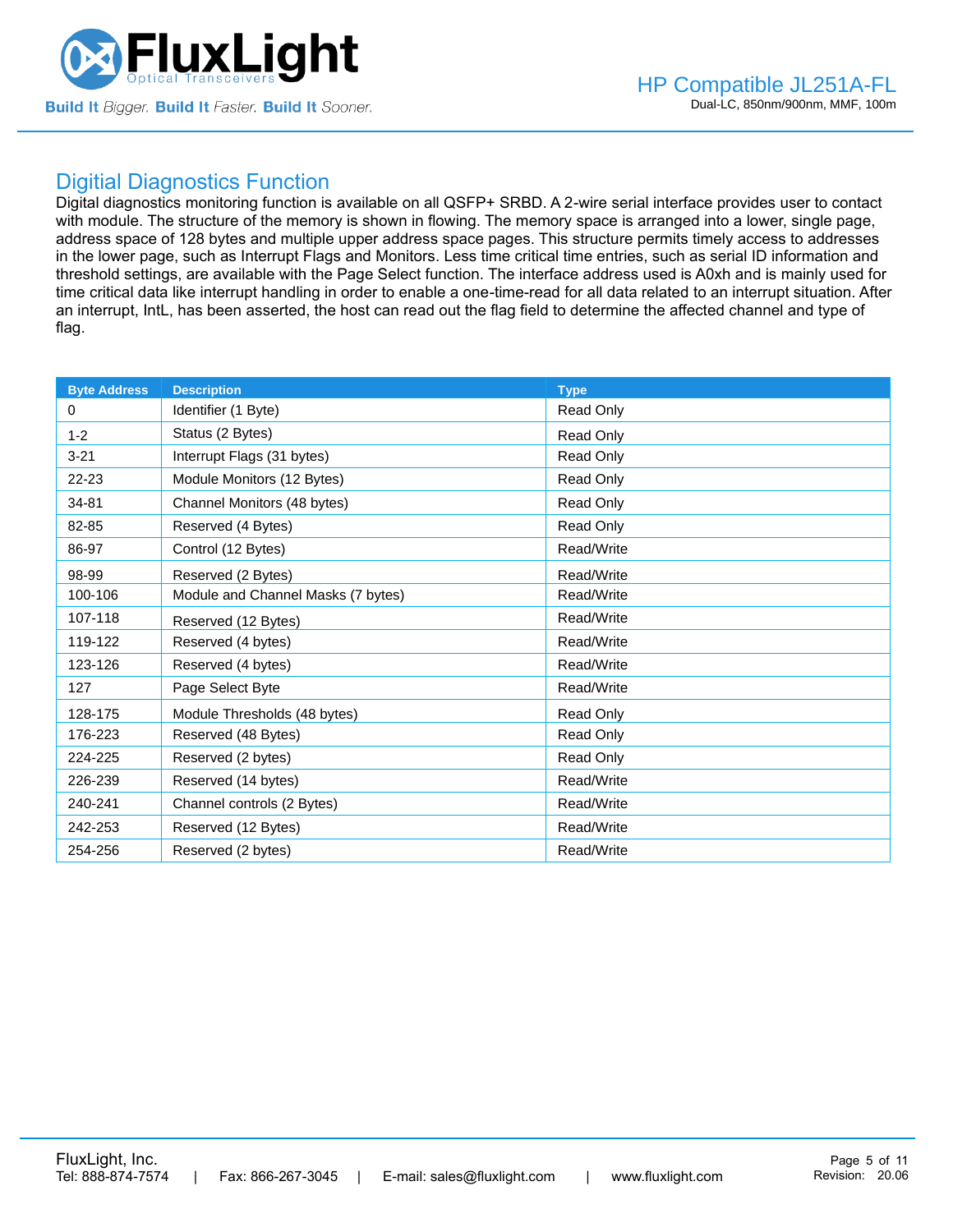



2-wire serial address, 1010000x (A0h)"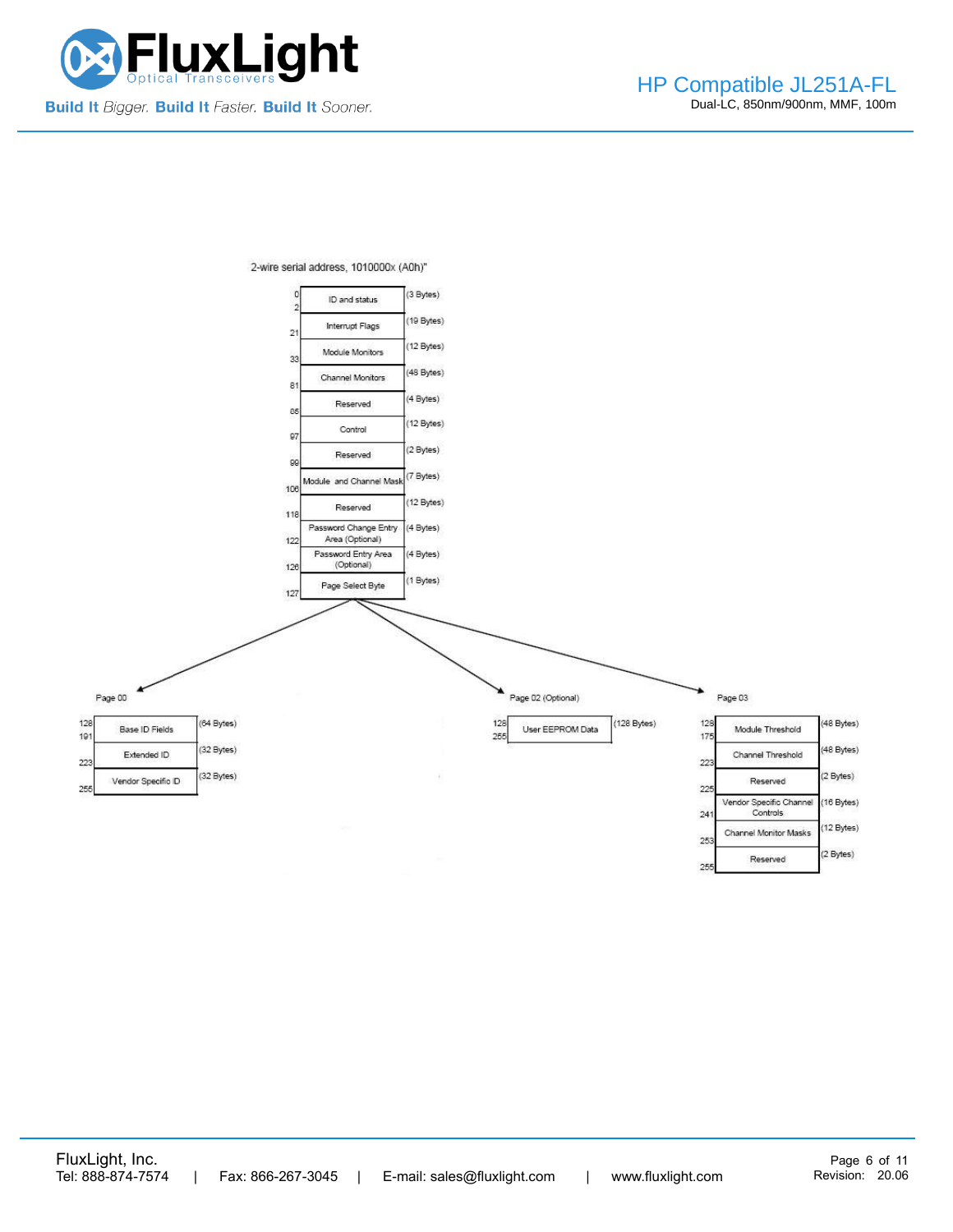

| <b>Address</b> | Name                                    | Description                                                                                                       |
|----------------|-----------------------------------------|-------------------------------------------------------------------------------------------------------------------|
| 128            | Identifier (1 Byte)                     | Identifier Type of serial transceiver                                                                             |
| 129            | Ext. Identifier (1 Byte)                | Extended identifier of serial transceiver                                                                         |
| 130            | Connector (1 Byte)                      | Code for connector type                                                                                           |
| 131-138        | Transceiver (8 Bytes)                   | Code for electronic compatibility or optical compatibility                                                        |
| 139            | Encoding (1 Byte)                       | Code for serial encoding algorithm                                                                                |
| 140            | BR, nominal (1 Byte)                    | Nominal bit rate, units of 100 Mbits/s                                                                            |
| 141            | Extended RateSelect Compliance (1 Byte) | Tags for Extended RateSelect compliance                                                                           |
| 142            | Length SMF (1 Byte)                     | Link length supported for SM fiber in km                                                                          |
| 143            | Length E-50 µm (1 Byte)                 | Link length supported for EBW 50/125 um fiber, units of 2 m                                                       |
| 144            | Length 50 um (1 Byte)                   | Link length supported for 50/125 um fiber, units of 1 m                                                           |
| 145            | Length 62.5 um (1 Byte)                 | Link length supported for 62.5/125um fiber, units of 1 m                                                          |
| 146            | Length copper (1 Byte)                  | Link length supported for copper, units of 1 m                                                                    |
| 147            | Device Tech (1 Byte)                    | Device technology                                                                                                 |
| 148-163        | Vendor name (16 Bytes)                  | QSFP vendor name (ASCII)                                                                                          |
| 164            | Extended Transceiver (1 Byte)           | Extended Transceiver Codes for InfiniBand <sup>T</sup>                                                            |
| 165-167        | Vendor OUI (3 Bytes)                    | QSFP vendor IEEE vendor company ID                                                                                |
| 168-183        | Vendor PN (16 Bytes)                    | Part number provided by QSFP vendor (ASCII)                                                                       |
| 184-185        | Vendor rev (2 Bytes)                    | Revision level for part number provided by vendor (ASCII)                                                         |
| 186-187        | Wavelength (2 Bytes)                    | Nominal laser wavelength (Wavelength = value / 20 in nm)                                                          |
| 188-189        | Wavelength Tolerance (2 Bytes)          | Guaranteed range of laser wavelength (+/- value) from Nominal wavelength<br>(Wavelength Tol. = value / 200 in nm) |
| 190            | Max Case Temp (1 Byte)                  | Maximum Case Temperature in Degrees C                                                                             |
| 191            | CC_BASE (1 Byte)                        | Check code for Base ID fields (addresses 128-190)                                                                 |
| 192-195        | Options (4 Bytes)                       | Rate Select, TX Disable, TX Fault, LOS                                                                            |
| 196-211        | Vendor SN (16 Bytes)                    | Serial number provided by vendor (ASCII)                                                                          |
| 212-219        | Date code (8 Bytes)                     | Vendor's manufacturing date code                                                                                  |
| 220            | Diagnostic Monitoring Type (1 Byte)     | Indicates which type of diagnostic monitoring is implemented                                                      |
| 221            | Enhanced Options (1 Byte)               | Indicates which optional enhanced features are implemented                                                        |
| 222            | Reserved (1 Byte)                       | Reserved                                                                                                          |
| 223            | CC_EXT                                  | Check code for the Extended ID Fields (addresses 192-222)                                                         |
| 224-255        | Vendor Specific (32 Bytes)              | Vendor Specific EEPROM                                                                                            |

Page02 is User EEPROM and its format decided by user.

The detail description of low memory and page00.page03 upper memory please see SFF-8436 document.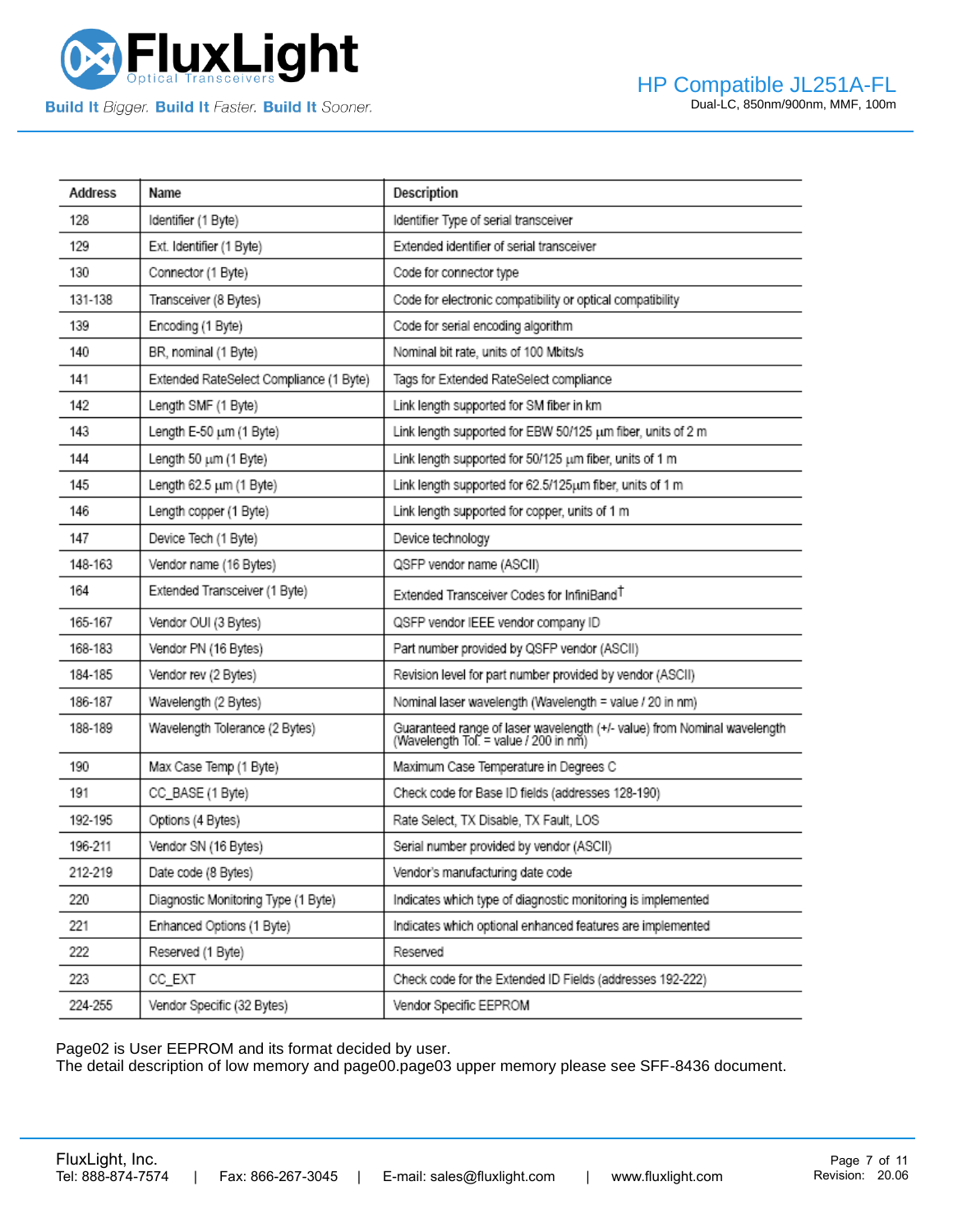

## Timing for Soft Control and Status Functions

| <b>Parameter</b>                                   | <b>Symbol</b> | Max            | <b>Unit</b> | <b>Conditions</b>                                                                                                                                                              |
|----------------------------------------------------|---------------|----------------|-------------|--------------------------------------------------------------------------------------------------------------------------------------------------------------------------------|
| <b>Initialization Time</b>                         | t init        | 2000           | ms          | Time from power on1, hot plug or rising edge of<br>Reset until the module is fully functional2                                                                                 |
| <b>Reset Init Assert Time</b>                      | t reset init  | $\overline{2}$ | $\mu s$     | A Reset is generated by a low level longer than<br>the minimum reset pulse time present on the<br>ResetL pin.                                                                  |
| Serial Bus Hardware<br><b>Ready Time</b>           | t_serial      | 2000           | ms          | Time from power on1 until module responds to<br>data transmission over the 2-wire serial bus                                                                                   |
| Monitor Data Ready<br>Time                         | t data        | 2000           | ms          | Time from power on1 to data not ready, bit 0 of<br>Byte 2, deasserted and IntL asserted                                                                                        |
| <b>Reset Assert Time</b>                           | t reset       | 2000           | ms          | Time from rising edge on the ResetL pin until the<br>module is fully functional2                                                                                               |
| <b>LPMode Assert Time</b>                          | ton LPMode    | 100            | $\mu s$     | Time from assertion of LPMode (Vin:LPMode<br>=Vih) until module power consumption enters<br>lower Power Level                                                                  |
| IntL Assert Time                                   | ton_IntL      | 200            | ms          | Time from occurrence of condition triggering IntL<br>until Vout: IntL = Vol                                                                                                    |
| IntL Deassert Time                                 | toff IntL     | 500            | $\mu s$     | toff IntL 500 µs Time from clear on read3<br>operation of associated flag until Vout: IntL = Voh.<br>This includes deassert times for Rx LOS, Tx Fault<br>and other flag bits. |
| Rx LOS Assert Time                                 | ton los       | 100            | ms          | Time from Rx LOS state to Rx LOS bit set and<br>IntL asserted                                                                                                                  |
| Flag Assert Time                                   | ton_flag      | 200            | ms          | Time from occurrence of condition triggering flag<br>to associated flag bit set and IntL asserted                                                                              |
| <b>Mask Assert Time</b>                            | ton mask      | 100            | ms          | Time from mask bit set4 until associated IntL<br>assertion is inhibited                                                                                                        |
| Mask De-assert Time                                | toff mask     | 100            | ms          | Time from mask bit cleared4 until associated IntlL<br>operation resumes                                                                                                        |
| <b>ModSelL Assert Time</b>                         | ton ModSelL   | 100            | $\mu s$     | Time from assertion of ModSelL until module<br>responds to data transmission over the 2-wire<br>serial bus                                                                     |
| ModSelL Deassert Time                              | toff ModSelL  | 100            | $\mu s$     | Time from deassertion of ModSelL until the<br>module does not respond to data transmission<br>over the 2-wire serial bus                                                       |
| Power over-ride or<br><b>Power-set Assert Time</b> | ton Pdown     | 100            | ms          | Time from P Down bit set 4 until module power<br>consumption enters lower Power Level                                                                                          |
| Power over-ride or<br>Power-set De-assert<br>Time  | toff_Pdown    | 300            | ms          | Time from P Down bit cleared4 until the module is<br>fully functional3                                                                                                         |

**Note**:

1. Power on is defined as the instant when supply voltages reach and remain at or above the minimum specified value.

- 2. Fully functional is defined as IntL asserted due to data not ready bit, bit 0 byte 2 de-asserted.
- 3. Measured from falling clock edge after stop bit of read transaction.
- 4. Measured from falling clock edge after stop bit of write transaction.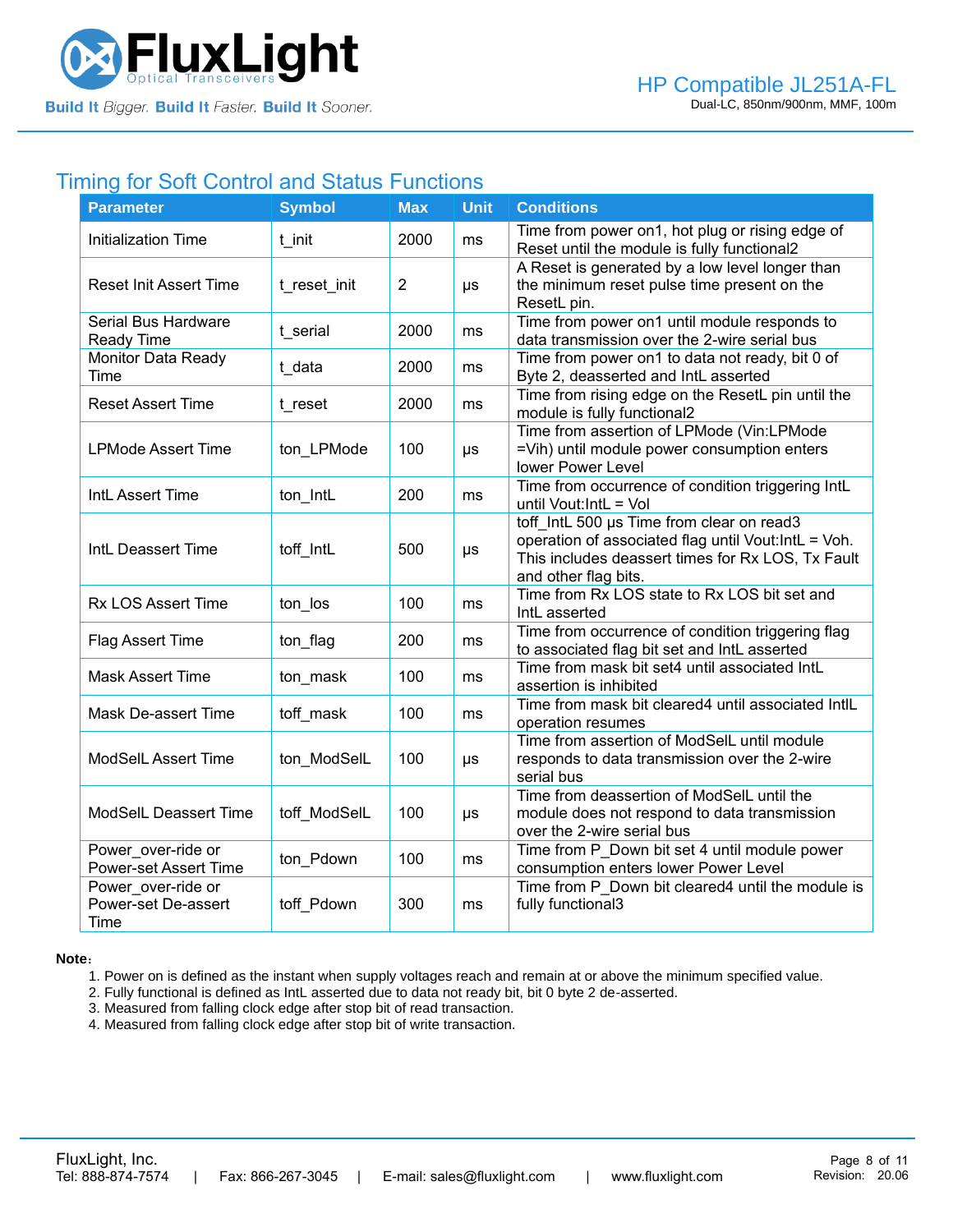

# PIN Assignment and Function Definitions

#### PIN Assignment



#### **Diagram of Host Board Connector Block Pin Numbers and Name**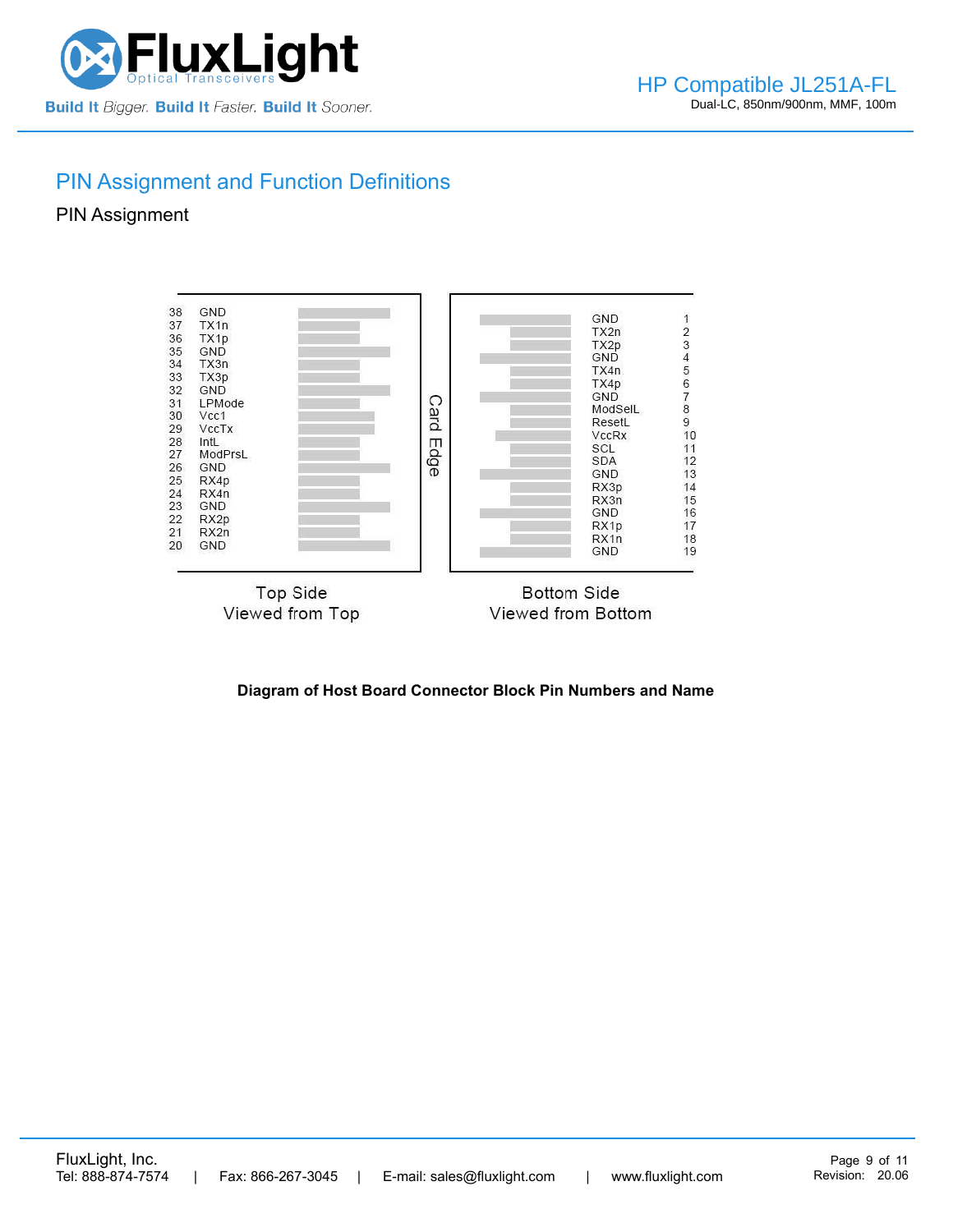

# **Pin Description**

| <b>Logic</b> | <b>Symbol</b> | <b>Name/Description</b>                     | Ref.           |
|--------------|---------------|---------------------------------------------|----------------|
|              | <b>GND</b>    | Ground                                      | 1              |
| CML-I        | Tx2n          | Transmitter Inverted Data Input             |                |
| CML-I        | Tx2p          | Transmitter Non-Inverted Data output        |                |
|              | <b>GND</b>    | Ground                                      | $\mathbf{1}$   |
| CML-I        | Tx4n          | Transmitter Inverted Data Output            |                |
| CML-I        | Tx4p          | <b>Transmitter Non-Inverted Data Output</b> |                |
|              | <b>GND</b>    | Ground                                      | 1              |
| LVTTL-I      | ModSelL       | Module Select                               |                |
| LVTTL-I      | ResetL        | <b>Module Reset</b>                         |                |
|              | <b>VccRx</b>  | +3.3V Power Supply Receiver                 | $\overline{2}$ |
| LVCMOS-I/O   | <b>SCL</b>    | 2-Wire Serial Interface Clock               |                |
| LVCMOS-I/O   | <b>SDA</b>    | 2-Wire Serial Interface Data                |                |
|              | <b>GND</b>    | Ground                                      | $\mathbf{1}$   |
| CML-O        | Rx3p          | Receiver Inverted Data Output               |                |
| CML-O        | Rx3n          | Receiver Non-Inverted Data Output           |                |
|              | <b>GND</b>    | Ground                                      | 1              |
| CML-O        | Rx1p          | Receiver Inverted Data Output               |                |
| CML-O        | Rx1n          | Receiver Non-Inverted Data Output           |                |
|              | <b>GND</b>    | Ground                                      | $\mathbf{1}$   |
|              | <b>GND</b>    | Ground                                      | 1              |
| CML-O        | Rx2n          | Receiver Inverted Data Output               |                |
| CML-O        | Rx2p          | Receiver Non-Inverted Data Output           |                |
|              | <b>GND</b>    | Ground                                      | 1              |
| CML-O        | Rx4n          | Receiver Inverted Data Output               |                |
| CML-O        | Rx4p          | Receiver Non-Inverted Data Output           |                |
|              | <b>GND</b>    | Ground                                      | 1              |
| LVTTL-O      | ModPrsL       | <b>Module Present</b>                       |                |
| LVTTL-O      | IntL          | Interrupt                                   |                |
|              | <b>VccTx</b>  | +3.3V Power Supply Transmitter              | $\overline{2}$ |
|              | Vcc1          | +3.3V Power Supply                          | 2              |
| LVTTL-I      | LPMode        | Low Power Mode                              |                |
|              | <b>GND</b>    | Ground                                      | $\mathbf{1}$   |
| CML-I        | Tx3p          | <b>Transmitter Inverted Data Output</b>     |                |
| CML-I        | Tx3n          | Transmitter Non-Inverted Data Output        |                |
|              | <b>GND</b>    | Ground                                      | $\mathbf{1}$   |
| CML-I        | Tx1p          | <b>Transmitter Inverted Data Output</b>     |                |
| CML-I        | Tx1n          | <b>Transmitter Non-Inverted Data Output</b> |                |
|              | <b>GND</b>    | Ground                                      | $\mathbf{1}$   |
|              |               |                                             |                |

#### **Notes:**